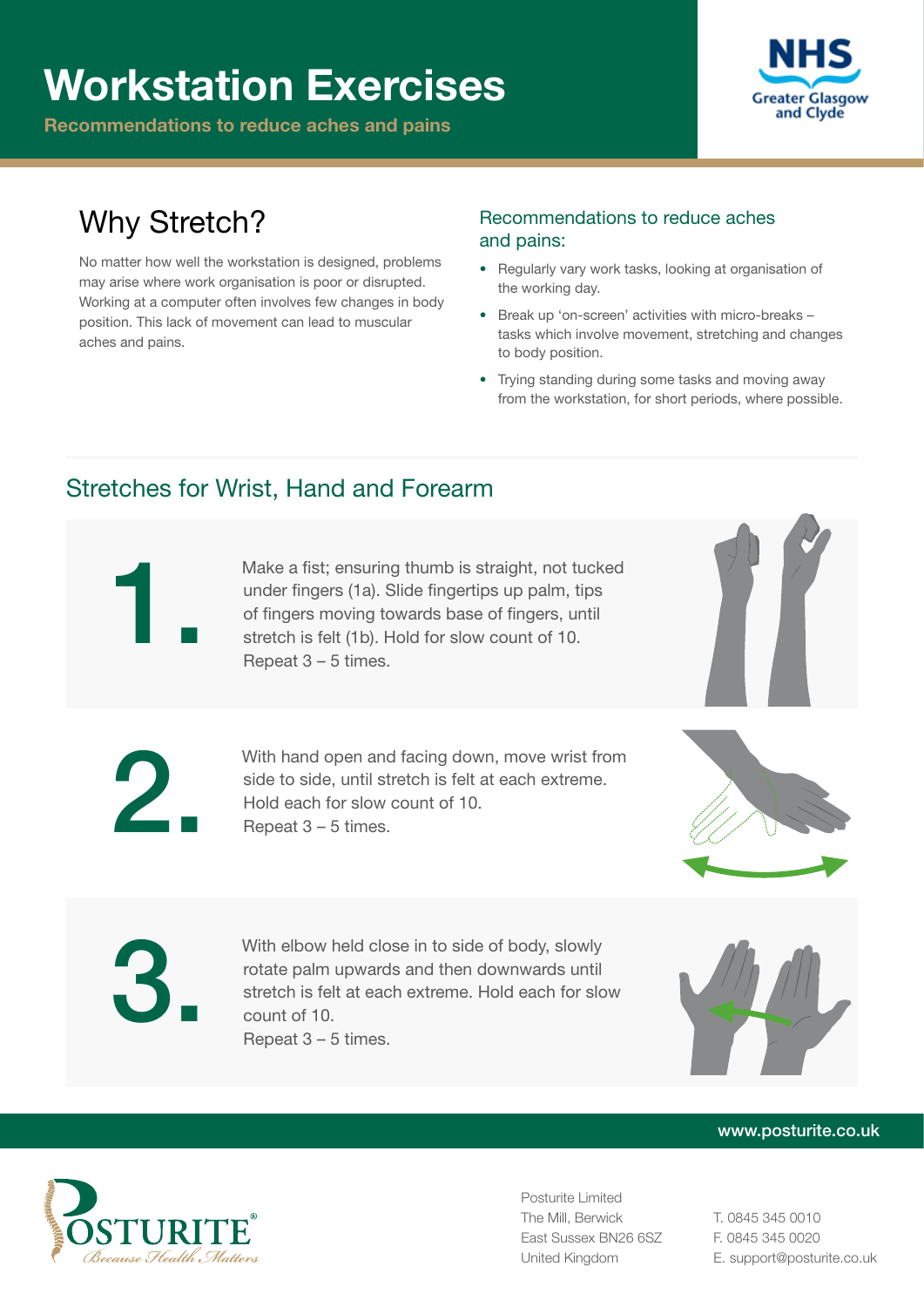

4. Holding upper part of hand with other hand, slowly bend wrist down and then upwards until stretch is felt at each extreme. Hold each for slow count of 10. Repeat 3 – 5 times.



Sitting with elbows out and palms together, slowly<br>rotate palms down until stretch is felt. Hold for slow<br>count of 10. rotate palms down until stretch is felt. Hold for slow count of 10. Repeat 3 – 5 times.

## Stretches for Neck and Shoulders

Sit or stand upright. Without lifting chin, glide head straight back until a stretch is felt. Hold for slow count of 10. Repeat 3 – 5 times.



Drop head slowly to one side, taking ear towards<br>shoulder until stretch is felt. Hold for slow count of<br>Repeat 3 – 5 times to each side. shoulder until stretch is felt. Hold for slow count of 10. Repeat 3 – 5 times to each side.



#### www.posturite.co.uk



Posturite Limited The Mill, Berwick East Sussex BN26 6SZ United Kingdom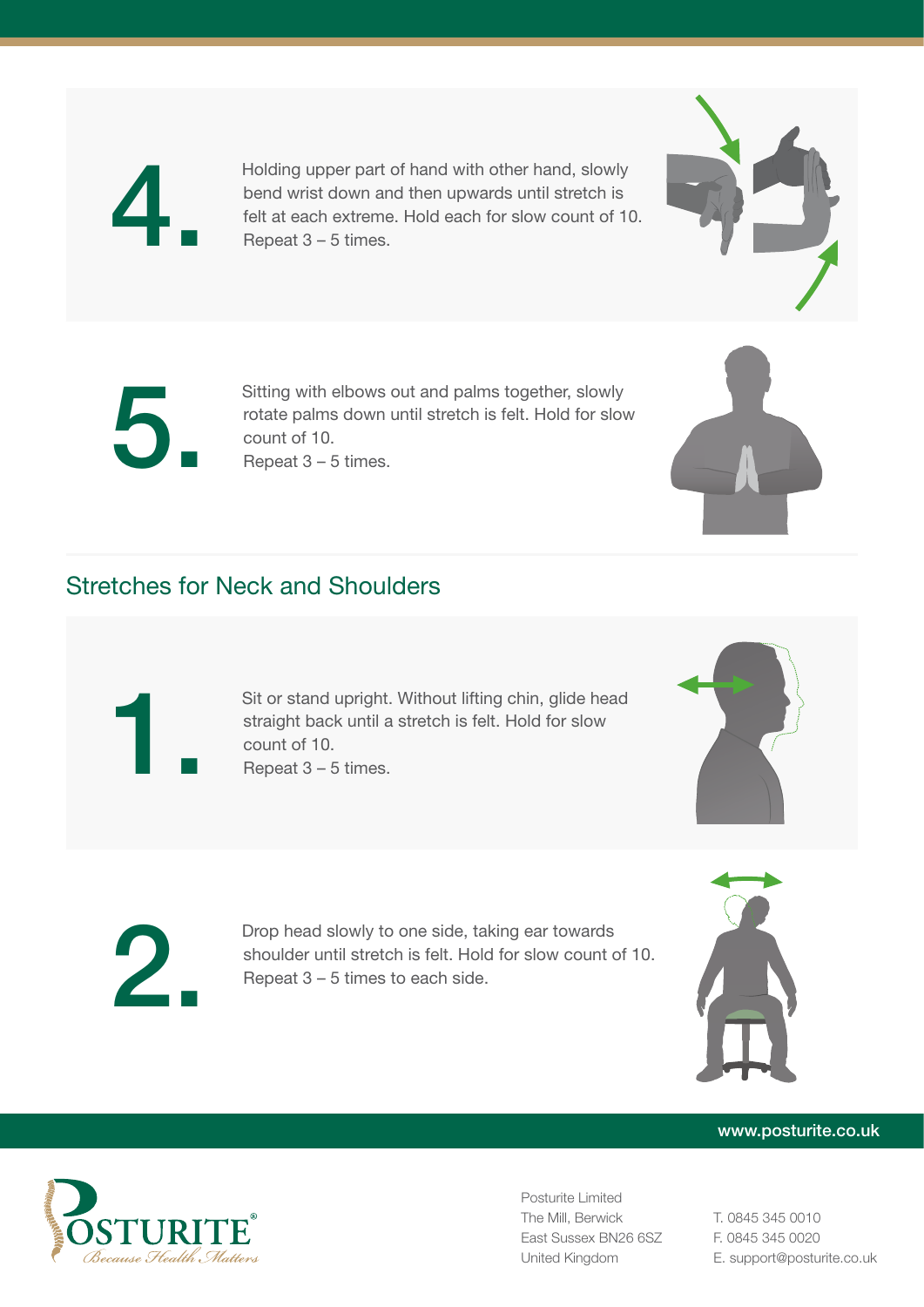

Raise shoulders towards ears until slight tension<br>felt across tops of shoulders. Hold for slow coun<br>of 10. felt across tops of shoulders. Hold for slow count of 10. Release and repeat 3 – 5 times.



Sitting with back supported, slowly roll shoulders up and backwards in circular motion. Repeat 10 times.

# Stretches for Back

Interlace fingers and lift arms above head, keeping<br>elbows straight. Pressing arms back, slowly stretch<br>to one side. Hold for slow count of 10.<br>Repeat 3 – 5 times to each side. elbows straight. Pressing arms back, slowly stretch to one side. Hold for slow count of 10. Repeat 3 – 5 times to each side.







#### www.posturite.co.uk



Posturite Limited The Mill, Berwick East Sussex BN26 6SZ United Kingdom